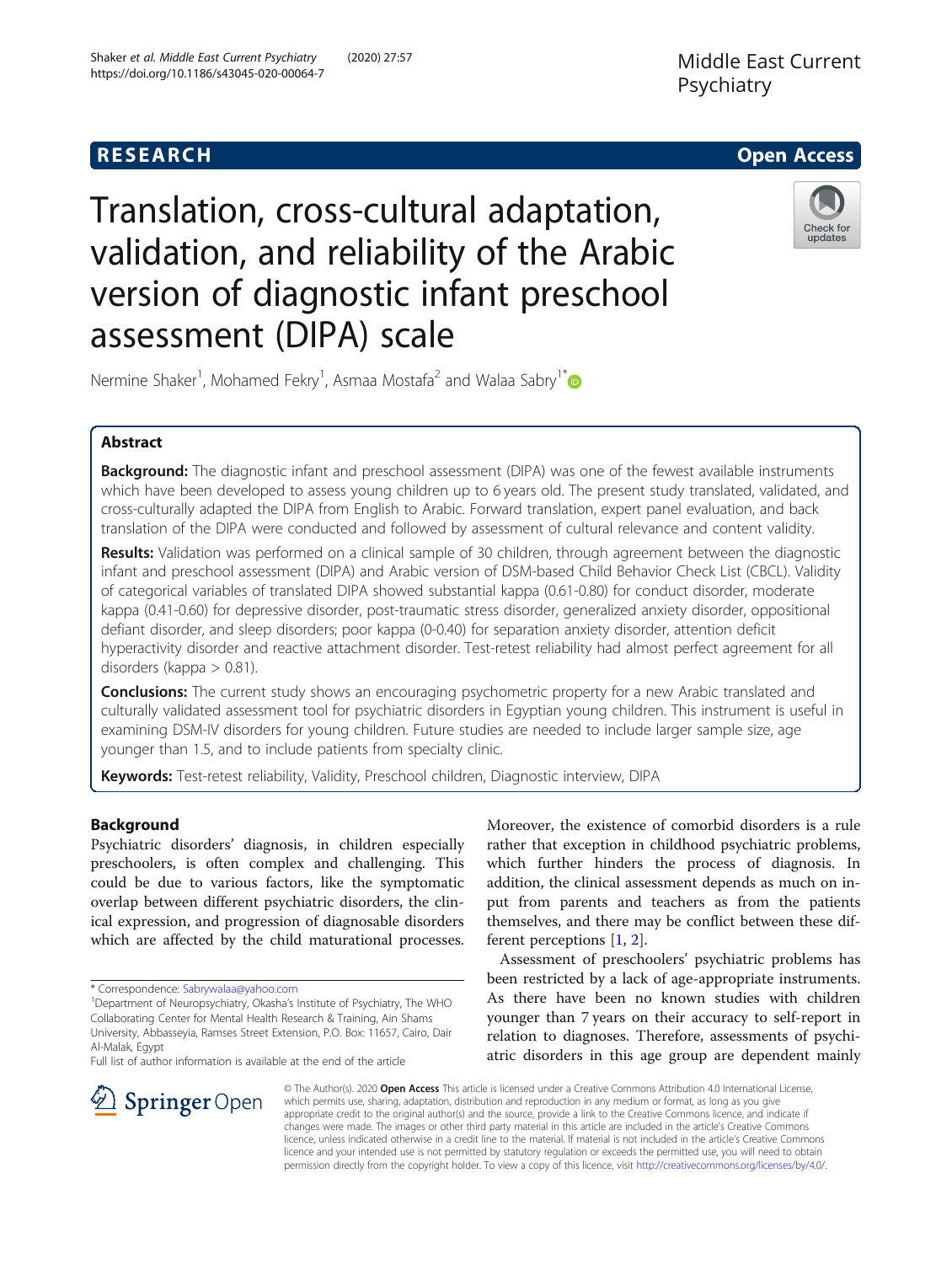on interviews of their caregivers [\[3](#page-6-0)], by using the Child Behavior Checklist 1.5–5 years (CBCL) [[4\]](#page-6-0), Infant-Toddler Social and Emotional Assessment [\[5](#page-6-0)], and Preschool Age Psychiatric Assessment (PAPA) [[6\]](#page-6-0). However, these instruments lacked to provide the full coverage of symptoms in childhood psychiatric disorders according to the Diagnostic and Statistical Manual, 5th Edition (DSM-5) and they also could not identify the disorder-specific functional impairment, which is essentially needed for making diagnoses [\[3](#page-6-0)].

The diagnostic infant and preschool assessment (DIPA) was developed with various characteristics to compensate for the limitations in other instruments. DIPA is an interview of caregivers about their children under 6 years of age. It is updated for the Diagnostic and Statistical Manual, 5th Edition (DSM-5) including 16 psychiatric disorders with all their symptoms. The DIPA also assesses functional impairment for each specific disorder and it does not require a clinically experienced interviewer [\[3](#page-6-0)].

Since conceptions of health and illness in general vary according to cultural, social, and linguistic factors. Thus, meticulous considerations should be given to psychometric instruments for validation and cultural adaption to be used in non-Western and non-English speaking countries.

The main goal of the present study was to contribute to the development of linguistically and culturally appropriate DIPA instrument for use in the early detection of childhood mental disorders among Arab children.

# Methods

This study consisted of two parts: (1) translation and cross-cultural adaptation of the original English version of DIPA instrument into the Arabic language and (2) the test of the psychometric properties of DIPA Arabic language version (DIPA-A). The process of translation and cross-cultural adaptation of the DIPA to Arabic followed the recommendations of the World Health Organization (WHO) guidelines for the process of translation and adaptation of instruments [[7](#page-6-0)].

# Ethical consideration

Authors' approval was taken before starting the translation and cultural adaptation process. A written informed consent was obtained from parents of children who agreed to participate in the study. The study was conducted in accordance with the guidelines of the Research and Ethics Committee of Okasha Institute of Psychiatry, Ain Shams University.

# Study design

This study is a cross-sectional study.

# Site of the study

The study was conducted in Cairo, Egypt. Children's cases were recruited over 2 months period from 15 January 2018 to 15 March 2018, from two child mental health clinics:

- 1) The child psychiatry outpatient clinic at Al-Abbassia Mental Health Hospital, Cairo, Egypt.
- 2) The child psychiatry outpatient clinic at Okasha Institute of Psychiatry, Ain Shams University, Cairo, Egypt

# Translation and cultural adaptation of the diagnostic infant and preschooler assessment (DIPA)

This process took about a year from November 2016 to December 2017. We followed the WHO recommended steps for translation and adaptation of instruments. Implementation of this method includes the following steps [[7\]](#page-6-0):

# Forward translation

The WHO guidelines recommend that the translators are preferred to be health professionals, so DIPA was translated from English into Arabic and back to English by psychiatrists specializing in childhood disorders with experience in using rating scales in a clinical and research context. They were Egyptians by birth, proficient in the English language, and aware of the purpose of the DIPA tool.

# Expert panel

The evaluation by a committee of specialists (two psychologists and three psychiatrists) was conducted to identify and resolve the inadequate expressions/concepts of the translation. The panel reviewed the entire translations, mentioned the difficulties they experienced in using the scale, and suggested some changes. All suggestions were discussed and were included in the final version of the DIPA. The following are examples:

- The expression "driven by a motor" in the question A14, we do not use it in our culture, so we modified it to "Does not feel comfortable in the stability for long periods, such as sitting in a restaurant."
- Adding the word *time* to questions B2, B3, B4, B5, B6, B7, and B8 to clarify that the symptoms are occurring in a duration of time.

# Back translation

The final Arabic-language version was back translated by a bilingual psychiatrist who did not have access to the original English version. The expert panel evaluated this version again, in order to compare it with the original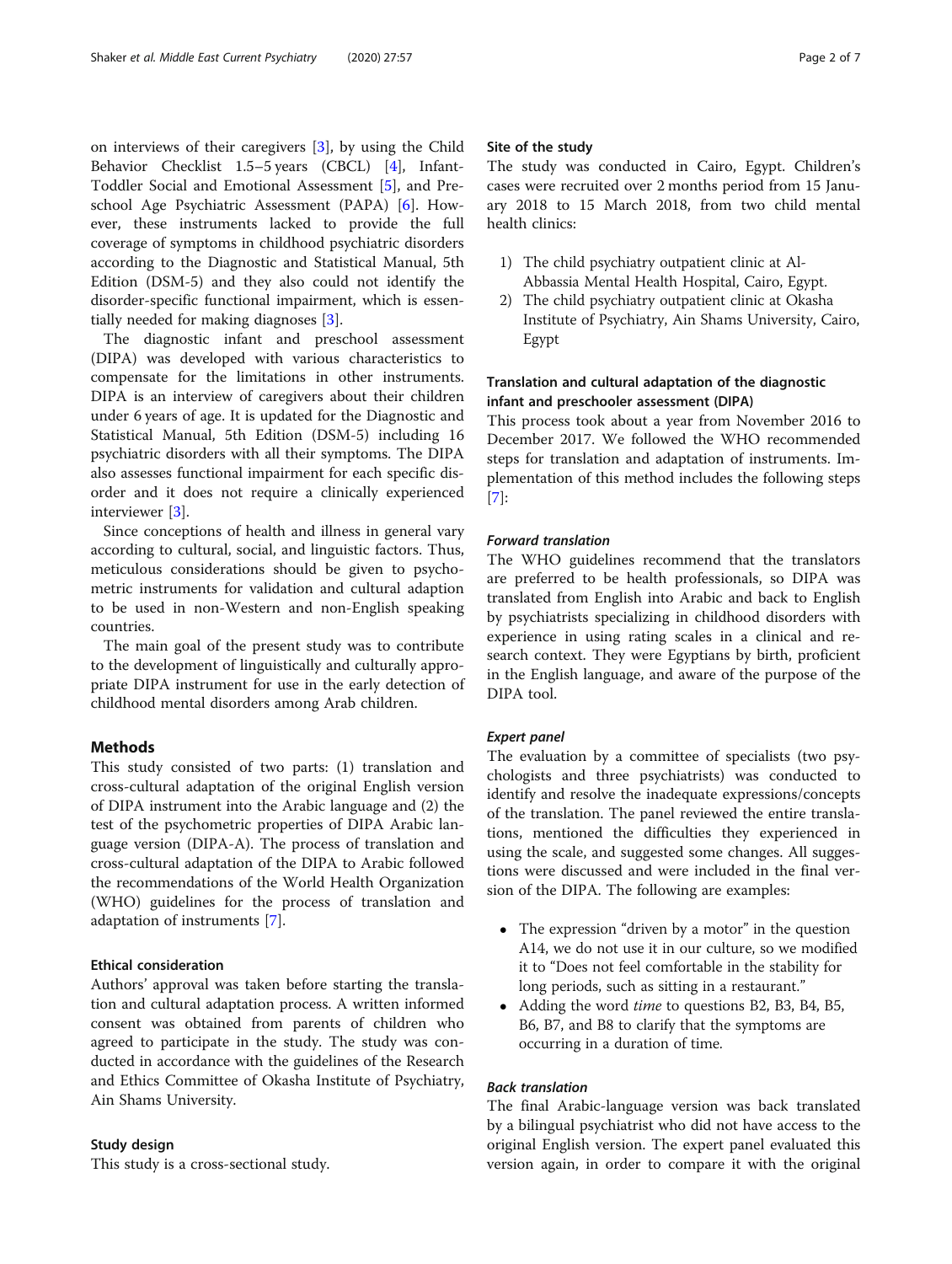version. Two words were changed to be more accurate in questions Q3 and A13.

# Preliminary study of DIPA (pre-testing and cognitive interviewing)

In order to use the scale in an easy and systematic way, a psychiatry specialist received training on applying the instrument. Then she conducted a pre-test with 10 patients in order to assess the tool in terms of clarity of the instructions, as well as in terms of understandability of the content and the assessment of each item in the scale.

Regarding the application of the instrument, the time used by the participants to complete the questionnaire ranged from 25 to 55 min. While performing this step, participants were asked to give their opinion on the instrument in general and on each of its items. Participants were unanimous in considering the questionnaire is easy to understand.

# Test-retest reliability between two settings Selection of the sample

Sample size For reliability analysis, the standard advice is to have at least 10 participants per each item on the scale. However, this should be regarded as the bare minimum .Many authors have studied the power of different sample sizes to detect a given alpha. According to these studies [[8,](#page-6-0) [9\]](#page-6-0), Samuels concluded and recommended that, do not run reliability analysis with less than 30 participants [[10\]](#page-6-0).

Over 2 months period, parents of 76 children from 1.5 to 5 years old attending outpatient clinics of AL-Abbasia Psychiatric Hospital and the child psychiatry outpatient clinic at the Institute of Psychiatry, Cairo, Egypt, were invited to participate in the study. Their age ranged from 1.5-5 years, both sexes were included. Children were excluded if their IQ was less than 90, had neurological or any other medical condition or other neuro-developmental disorders (e.g., autism and schizophrenia) as confirmed by the routine data sheet used at Ain Shams University Institute of Psychiatry (ASUIP). Sixteen parents refused to participate. Twentythree children were excluded due to the presence of one of the above exclusion criteria. During the study, seven participants missed their appointments. After the drop-outs during the study, the sample which accomplished the whole sessions ended up to 30 patients.

# Tools

– Participants were interviewed twice by the trained psychiatry specialist. In the first setting, diagnostic infant preschool assessment (DIPA) and the Child Behavior Checklist (CBCL) were used, while only

DIPA was used in the second setting. The mean duration between the two settings was 9.8 days; the range was 7-21 days. Test-retest reliability was evaluated by comparing the results of the two settings.

– Categorical tests were performed for each disorder on two types of outcomes: (1) diagnosed disorder (fulfilled DSM-5 diagnostic criteria and functional impairment present), (2) subclinical cases (symptoms present but did not fulfill the DSM-5 criteria and functional impairment may or may not be present).

#### Diagnostic infant preschool assessment (DIPA)

DIPA is an interview of parents about their children in the first year of life through 6 years. It is updated for the Diagnostic and Statistical Manual, 5th Edition (DSM-5). It covers 16 disorders. The time frame of the interview identified that a symptom or behavior be present within the last 4 weeks.

The DIPA evaluates functional impairment in a disorder-specific fashion by enquiring about impairment at the end of each disorder. Five areas of role functioning (with parents, with siblings, with peers, at school/day care, and in public) [[11\]](#page-6-0).

#### Child Behavior Checklist (CBCL) the 1.5–5 years version

The CBCL the 1.5 to 5 years version, is one of the most widely used rating scale screening measures for preschool child psychopathology currently available [\[12](#page-6-0)]. The test-retest reliabilities for scale creation ranged from 0.78 to 0.88 (Pearson r overall mean = 0.83). Subsequently, these DSM-oriented scales showed significant phi correlations with diagnoses derived from DISC interviews (ADHD scale with ADHD diagnosis 0.65, ODD scale with ODD diagnosis 0.42, affective scale with MDD diagnosis 0.57, anxiety scale with SAD diagnosis 0.37), except the anxiety scale did not significantly correlate with GAD diagnosis (0.29) [[13](#page-6-0)]. The DSMoriented scales were originated through an empirical process in which an international panel rated the CBCL items for nine DSM disorders [[13\]](#page-6-0).

# Validity through agreement between the translated DIPA and Child Behavior Checklist scales

It was decided to test the results of the first setting for every disorder in the diagnostic infant and preschool assessment (DIPA) separately in comparison to the Child Behavior Checklist (CBCL) scores. Comparisons were done for the attention deficit hyperactivity disorder diagnoses (ADHD) with attention deficit hyperactivity problems scale. Oppositional defiant disorder diagnosis (ODD) compared with oppositional defiant problems scale. Major depressive disorder (MDD) diagnosis compared with depressive problems scale. Sleep disorders diagnosis compared with sleep problems scale. Conduct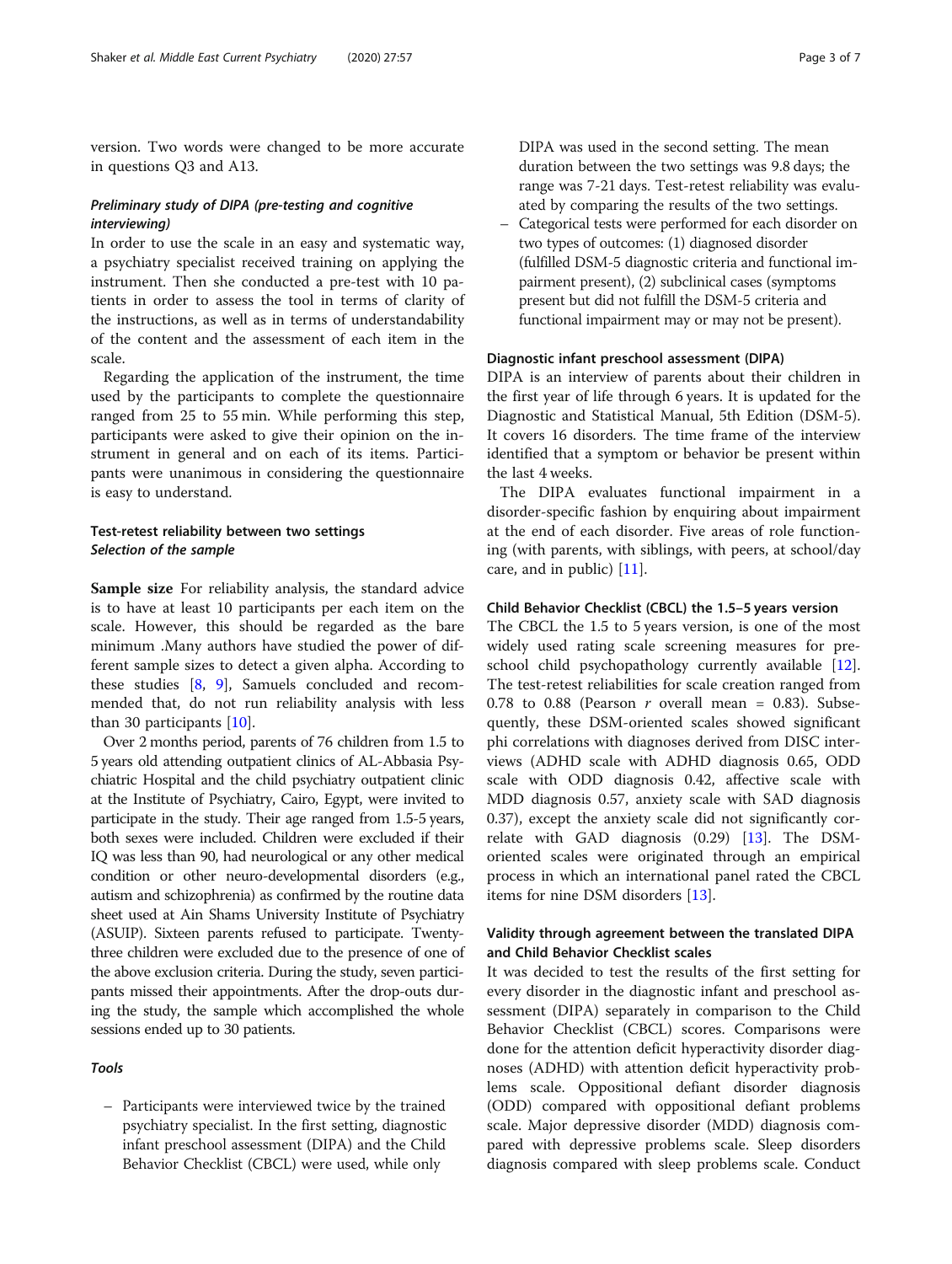disorder diagnosis (CD) with aggressive behavior scale. Post-traumatic stress disorder (PTSD), separation anxiety disorder (SAD), generalized anxiety disorder (GAD), reactive attachment disorder (RAD), and obsessivecompulsive disorder (OCD) diagnoses separately with anxiety problems scale.

# Statistical analysis

Results were tabulated, grouped, and statistically analyzed using the statistical package of social sciences SPSS-15th version (2007). Numerical data were expressed as mean and standard deviation and range. Qualitative data were expressed as frequency and percentage. Test-retest reliability for categorical data was done using Cohen's kappa test to evaluate agreement between the two settings. Reliability assessment was based on the accepted ranges of Cohen's kappa as poor 0–0.4, fair to good 0.4–0.6, substantial 0.6–0.8, and excellent 0.8–1.0 [\[14](#page-6-0)]. All tests were two-tailed. A  $P$  value < 0.05 was considered significant. Validity of DIPA subscales on categorical variables against the CBCL was done using Cohen's kappas.

# Results

# Sociodemographic characteristics of the sample

The current study examined 30 children. Their mean age was 4 years with a standard deviation of 0.6 and a range of 2.9 to 4.8, with the predominance of boys, as 24 children (80%) were males.

#### Clinical characteristics of the study participants by CBCL

Eight participants (26.7%) were above the internalizing 60th percentile cutoff, four children (13.3%) were exceeding the externalizing 60th percentile cutoff. On categorical disorders, 56.6% were above one or more 70th percentile cutoffs denoting that this was a symptomatic group as would be expected of a clinical population. The mean duration between interviews was 9.8 days (7-21 days) (Tables 1 and [2\)](#page-4-0)

# Test-retest reliability

Categorical tests were conducted between the results of the two settings for each disorder on two types of outcomes:

- (1) Diagnosed disorder (symptoms and functional impairment were present)
- (2) Subclinical cases (symptoms present but did not fulfill the DSM-5 criteria and functional impairment may or may not be present)

The kappa was almost perfect agreement (kappa > 0.81) for all disorders with significant P-value. No cases of bipolar, OCD, or phobias were diagnosed among the study sample, so kappa could not be computed (Table [3\)](#page-4-0).

#### Concurrent criterion validity

For criterion validity, results of the first setting for every disorder in the diagnostic infant and preschool assessment (DIPA) were tested separately in comparison to the Child Behavior Checklist (CBCL) scores. Comparisons were made for the attention deficit hyperactivity disorder diagnoses (ADHD) with DSM-attention deficit hyperactivity problems scale. Oppositional defiant disorder diagnosis (ODD) compared with DSM-oppositional defiant problems scale. Major depressive disorder (MDD) diagnosis compared with DSM-depressive problems scale. Sleep disorders diagnosis compared with sleep problems scale. Conduct disorder diagnosis (CD) with aggressive behavior scale. Post-traumatic stress disorder (PTSD), separation anxiety disorder (SAD), generalized anxiety disorder (GAD), reactive attachment disorder (RAD), and obsessive-compulsive disorder (OCD) diagnoses separately with DSM-anxiety problems scale.

For categorical variables, kappas were substantial (kappa 0.61-0.80) for one disorder (CD). Kappas were moderate (kappa 0.41-0.60) for five disorders (PTSD, GAD, MDD, ODD, sleep). Kappas were poor (0-0.40) for three disorders (SAD, ADHD, and RAD). No cases of Bipolar, OCD, or phobias were diagnosed, so the validity of DIPA for these disorders, could not be tested (Table [4](#page-4-0)).

Table 1 Clinical characteristics of the study participants as diagnosed by CBCl<sup>a</sup>

| <b>Disorder</b>                                     | Cases $(T > 70)$ | Borderline (T (60-70)) | <b>Total</b> | Percentage |
|-----------------------------------------------------|------------------|------------------------|--------------|------------|
| <b>DSM-anxiety problems</b>                         | 4                |                        | 5            | 16.7       |
| DSM-depressive problems                             | 4                |                        | 9            | 30         |
| DSM-attention deficit hyperactivity problems (ADHD) |                  |                        | 14           | 46.7       |
| DSM-oppositional defiant problems                   |                  |                        | 8            | 26.7       |
| <b>Aggressive behaviors</b>                         |                  |                        | 3            | 10         |
| Sleep problems                                      |                  |                        | 3            | 10         |
| Internalizing problems                              |                  |                        | 8            | 26.7       |
| <b>Externalizing problems</b>                       | 4                | 0                      | 4            | 13.3       |

<sup>a</sup>CBCL Child behavior checklist for ages 1.5-5 years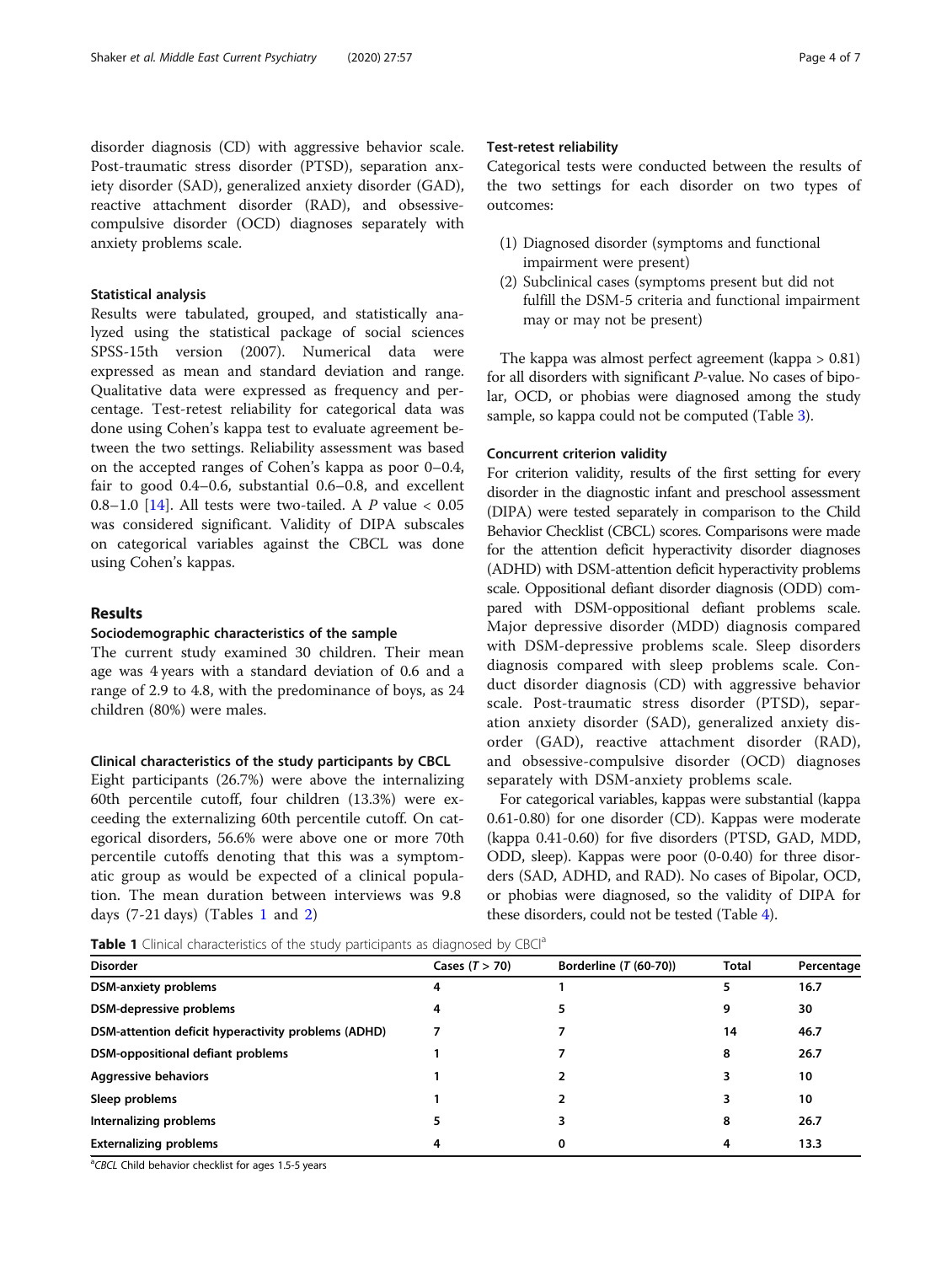|                          | $\overline{\phantom{a}}$<br>$\tilde{\phantom{a}}$<br>$\overline{\phantom{a}}$<br><b>First setting</b> |                    |              |            | Second setting |                    |              |            |
|--------------------------|-------------------------------------------------------------------------------------------------------|--------------------|--------------|------------|----------------|--------------------|--------------|------------|
| <b>Disorder</b>          | Cases                                                                                                 | <b>Subclinical</b> | <b>Total</b> | Percentage | Cases          | <b>Subclinical</b> | <b>Total</b> | Percentage |
| <b>PTSD</b> <sup>a</sup> | 3                                                                                                     | 0                  | 3            | 10         | 3              | 0                  | 3            | 10         |
| MDD <sup>a</sup>         | 2                                                                                                     |                    | 3            | 10         |                | $\overline{2}$     | 3            | 10         |
| <b>ADHD</b> <sup>a</sup> | 19                                                                                                    | 3                  | 22           | 73.3       | 18             | 4                  | 12           | 73.3       |
| $ODD^a$                  | ⇁                                                                                                     |                    | 9            | 30         | 6              | 3                  | 9            | 30         |
| $CD^a$                   |                                                                                                       | $\overline{2}$     | 3            | 10         |                | $\overline{2}$     | 3            | 10         |
| <b>SAD</b> <sup>a</sup>  | $\overline{2}$                                                                                        | 0                  | 2            | 6.7        | 2              | 0                  | 2            | 6.7        |
| GAD <sup>a</sup>         | 2                                                                                                     | 0                  | 2            | 6.7        |                | 0                  | 2            | 6.7        |
| <b>RAD</b> <sup>a</sup>  |                                                                                                       | 0                  |              | 3.3        |                | 0                  |              | 3.3        |
| Sleep disorders          | 3                                                                                                     |                    | 5            | 16.7       |                |                    | 5            | 16.7       |

<span id="page-4-0"></span>Table 2 Clinical characteristics of the study participants as diagnosed by DIPA<sup>a</sup>

<sup>a</sup>DIPA diagnostic infant and preschooler assessment, PTSD post-traumatic stress disorder, MDD major depressive disorder, ADHD attention deficit hyperactivity disorder, ODD oppositional defiant disorder, CD conduct disorder, SAD separation anxiety disorder, GAD generalized anxiety disorder, RAD reactive attachment disorder

### **Discussion**

Recent studies suggested that rates of psychopathology may be as prevalent in preschoolers as in school-age children [[15](#page-6-0)]. Because of that, it is necessary to have a diagnostic instrument that is specifically made for infants and preschoolers like diagnostic infant preschool assessment (DIPA).

Because of the need for an instrument like DIPA in the clinical applications and research in Egypt and the Arabic country, the aim of this study was to translate and evaluate reliability and validity of diagnostic infant preschool assessment (DIPA) on an Egyptian sample.

This would be the first Egyptian study to translate and cross culturally adapt the DIPA, keeping accordance with international guidelines to ensure the quality of results. The final version of the translated and adapted DIPA into Arabic showed high levels of acceptance and verbal understanding.

|  | Table 3 Test-retest reliability for DIPA |  |  |
|--|------------------------------------------|--|--|

| <b>Disorder</b>          | Kappa | P value |
|--------------------------|-------|---------|
| <b>PTSD</b> <sup>a</sup> | 1.000 | < 0.001 |
| MDD <sup>a</sup>         | 0.820 | < 0.001 |
| ADHD <sup>3</sup>        | 0.938 | < 0.001 |
| OD <sub>a</sub>          | 0.927 | < 0.001 |
| CD <sup>a</sup>          | 1.000 | < 0.001 |
| SAD <sup>a</sup>         | 1.000 | < 0.001 |
| GAD <sup>a</sup>         | 1.000 | < 0.001 |
| RAD <sup>a</sup>         | 1.000 | < 0.001 |
| Sleep disorders          | 1.000 | < 0.001 |

<sup>a</sup>PTSD post-traumatic stress disorder, MDD major depressive disorder, ADHD attention deficit hyperactivity disorder, ODD oppositional defiant disorder, CD conduct disorder, SAD separation anxiety disorder, GAD generalized anxiety disorder, RAD reactive attachment disorder

Translation is not a single process leading from a starting point  $ST =$  source text to a target point  $TT =$ target text, but a more complicated and recursive process that comprises an infinite number of feedback loops, in which it is possible to return to earlier stages of the analysis  $[16]$  $[16]$ . The successful accomplishments of instrument translation primarily determined by the professional knowledge, cultural experience, and linguistic competence of the translators as well as their acquaintances of the study objectives. They also must be aware of the aim of the tool so that the meanings of terms are in agreement with the context [[17,](#page-6-0) [18\]](#page-6-0). In our study, both translators and back translators matched these criteria, but the back translator was fully blind about the original version of DIPA to avoid any bias in the correction of the translation.

The current study used an expert panel discussion in the process of translation of the DIPA. This helped to

| Table 4 Validity using kappa for each psychiatric disorder |  |  |
|------------------------------------------------------------|--|--|
| diagnosed by DIPA in comparison to the CBCL scores         |  |  |

| alagricularly birth in companion to the cock scores |          |         |  |  |  |
|-----------------------------------------------------|----------|---------|--|--|--|
| <b>Disorder</b>                                     | Kappa    | P value |  |  |  |
| <b>PTSD</b> <sup>a</sup>                            | 0.437    | 0.006   |  |  |  |
| MDD <sup>3</sup>                                    | 0.438    | < 0.001 |  |  |  |
| <b>ADHD</b> <sup>a</sup>                            | 0.272    | 0.011   |  |  |  |
| ODD <sup>a</sup>                                    | 0.496    | < 0.001 |  |  |  |
| $CD^a$                                              | 0.639    | < 0.001 |  |  |  |
| <b>SAD</b> <sup>a</sup>                             | 0.219    | 0.138   |  |  |  |
| $GAD$ <sup>a</sup>                                  | 0.531    | < 0.001 |  |  |  |
| $\mathbf{RAD}^a$                                    | $-0.053$ | 0.659   |  |  |  |
| Sleep                                               | 0.450    | 0.001   |  |  |  |
|                                                     |          |         |  |  |  |

<sup>a</sup>PTSD post-traumatic stress disorder, MDD major depressive disorder, ADHD attention deficit hyperactivity disorder, ODD oppositional defiant disorder, CD conduct disorder, SAD separation anxiety disorder, GAD generalized anxiety disorder, RAD reactive attachment disorder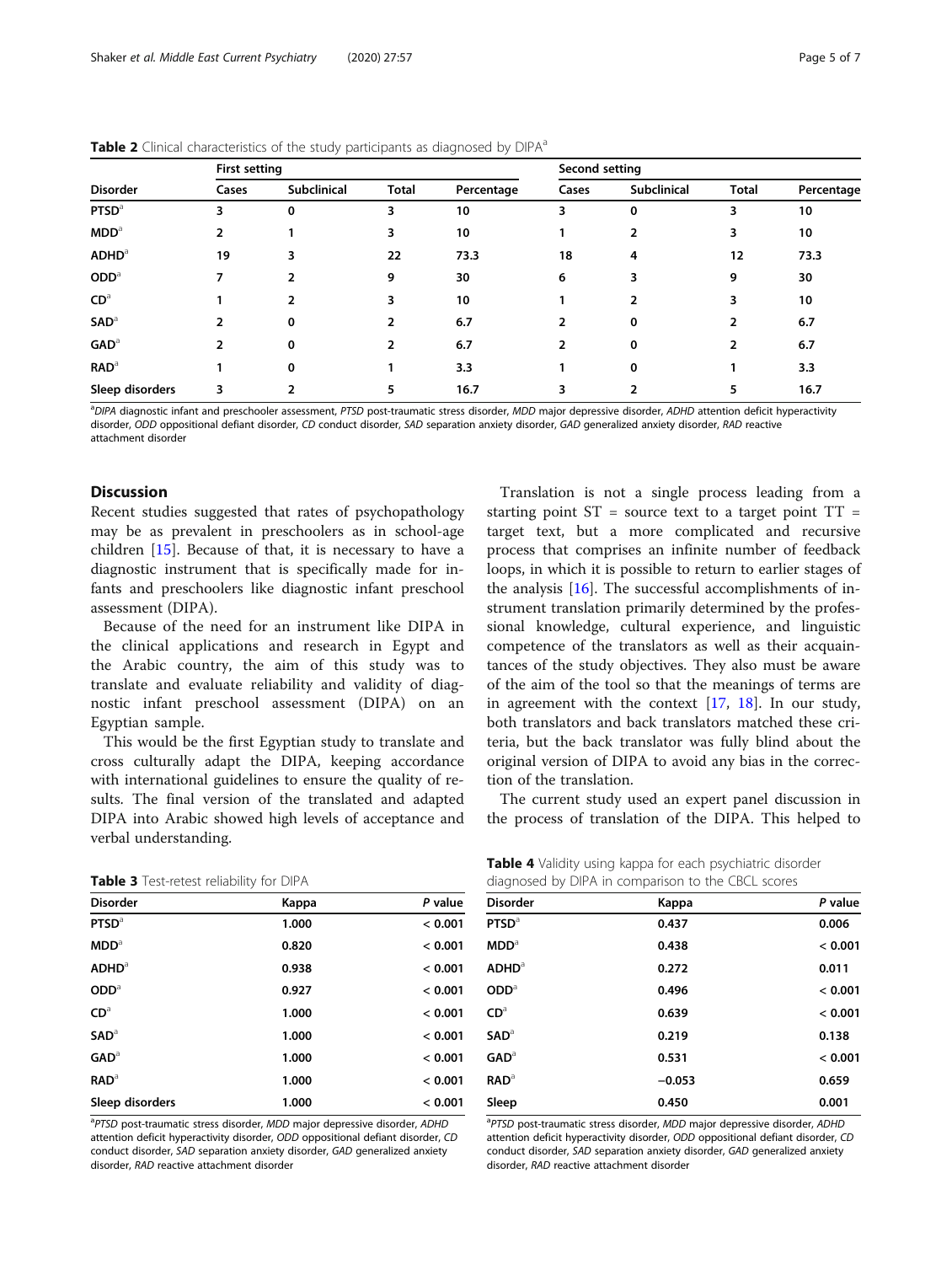improve the quality of translation by the experts' constructive feedback and discussion about usage of culturally, psychologically, and religiously sensitive translated words.

After developing the final version, we measured the test-retest reliability and validity of the Arabic instrument on a sample of 30 children.

In terms of test-retest reliability, categorical tests were conducted between the results of the two settings for each disorder on two types of outcomes: diagnosed and subclinical cases.

Our findings show satisfactory results for test-retest reliability, as kappa was almost perfect agreement (kappa  $> 0.81$ ) for all disorders with significant P value. This result is slightly higher than the results of the DIPA 2010 version. The kappa was substantial (kappa 0.6–0.8) for one disorder (MDD), fair to good (kappa 0.4–0.6) for four disorders (ADHD-inattentive, ADHD hyperactive, PTSD-AA, and SAD), and poor (kappa 0–0.4) for one (ODD). This may be because of that, this version of DIPA 2017 with Likert-style answers on a 0-4 scale instead of yes/no answers in the DIPA2010 version and this allows a greater range of sensitivity.

This finding is comparable with several other studies, which used other tools like affective disorders and schizophrenia for school-age children (K-SADS-PL) for the assessment of preschool children, which is one of the most used instruments in child psychiatry. The kappas for all KSADS-PL positive screening symptoms were between 0.70 and 0.86 (all  $P$  values < 0.01) [\[19](#page-6-0)]. And test-retest reliability of the preschool age psychiatric assessment (PAPA) kappas ranging from 0.36 to 0.79 [[6\]](#page-6-0), and in the Child and Adolescent Psychiatric Assessment (CAPA) overall reliability of diagnosis ranged from  $K = 0.55$  (conduct disorder) to 1.0 (substance abuse or dependence) [[20\]](#page-6-0). Test-retest agreement of the diagnostic interview for children and adolescents for parents of preschool and young children (DICA-PPYC) with a mean interval of 8.8 days ranged from slight to excellent (kappa from 0.39 to 1) for DSM-IV-TR and from fair to good (kappa from 0.49 to 0. 77) for research diagnostic criteria-preschool age diagnoses [[21](#page-6-0)].

One of these study limitations is that our sample did not involve children under 1.5 years. Further Egyptian studies are required to be conducted on children below this age to detect the lower age limit for which a diagnostic instrument is valid.

The Arabic version of DIPA 2017 revealed acceptable criterion validity when compared to the CBCL. For categorical variables, kappas were substantial (kappa 0.61- 0.80) for one disorder (CD), moderate (kappa 0.41-0.60) for five disorders (PTSD, GAD, MDD, ODD, Sleep), poor (kappa 0-0.4) for three disorders (SAD, RAD, and ADHD). In addition, the  $P$  value was significant for all disorders except SAD and RAD.

These findings were comparable with the DIPA 2010 version's validation, kappas for disorders with impairment were fair to good for one disorder (SAD) for clinicians, and for three disorders (ADHD-hyperactive, ODD, and PTSDAA) for RAs. Kappas were poor for five disorders (ADHD-inattentive, MDD, PTSD-DSMIV, GAD, and OCD) for both clinicians and RAs, and for two more disorders (ADHD hyperactive and PTSD-AA) for clinicians, and for one more (SAD) for RAs [[3\]](#page-6-0).

In addition, the validity of the Arabic DIPA 2017 was slightly higher than the DIPA 2010 [3]. In the validation study of the DIPA 2010 version, there were no cases of GAD and they did not measure the DIPA validity for the following disorders: conduct disorders (CD), reactive attachment disorders (RAD), and sleep disorders. Contrary to our study as we had cases of GAD, CD, RAD, and sleep disorders. However, there were no bipolar or OCD cases in both studies. The lack of these disorders is consistent with the fact that they are rare disorders in this age group [[22](#page-6-0)].

Another study limitation is that the size and character of the sample limited the ability to examine some psychiatric disorders like bipolar disorder and OCD, and to some extent RAD. In our study internalizing disorders were generally less prevalent and there were too few symptoms of these disorders to make reliable conclusions. And previous studies to investigate less prevalent psychiatric disorders (like OCD, BAD) concluded that samples need to be recruited from a specialty clinic, so they could find enough symptomatic patients [\[22](#page-6-0)].

Despite this limitation, our study is considered the first trial for translation and validation of DIPA instrument. In addition, its sample size is still relatively larger than previous studies for some other instruments developed for older children, including the diagnostic interview for children and adolescents ( $n = 27$ ) [\[23](#page-6-0)], and the schedule for affective disorders and schizophrenia for school-aged children (*n* = 20) [\[19](#page-6-0)].

# Conclusion

The current study shows an encouraging psychometric property for a new Arabic translated and culturally validated assessment tool for psychiatric disorders in Egyptian young children. This instrument is useful in examining DSM-IV disorders for young children. Thus, confirms the global analysis of symptoms, and helps for early diagnosis and management for children of this age group. Future studies are needed to include larger sample size, age younger than 1.5, and to include patients from specialty clinic.

#### Abbreviations

DIPA: The diagnostic infant and preschool assessment; CBCL: Child Behavior Check List; PAPA: Preschool Age Psychiatric Assessment; WHO: World Health Organization; DSM-5: Diagnostic and Statistical Manual, 5th Edition; CD: Conduct disorder diagnosis; PTSD: Post-traumatic stress disorder;